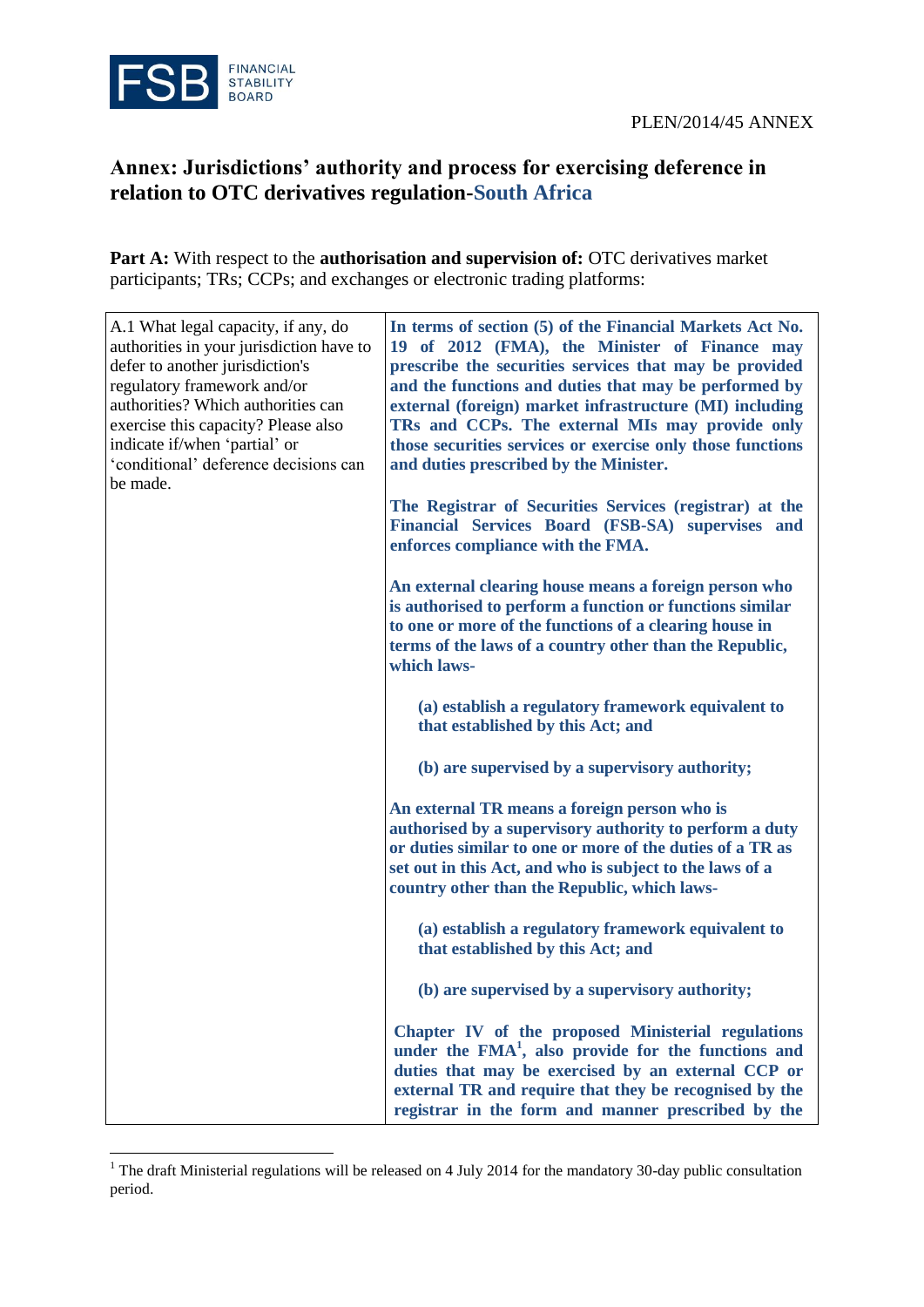|                                                                                                                                                                                                                                                                                                 | registrar.                                                                                                                                                                                                                                                                                                                                                                                                                                                                                                                                                                                            |
|-------------------------------------------------------------------------------------------------------------------------------------------------------------------------------------------------------------------------------------------------------------------------------------------------|-------------------------------------------------------------------------------------------------------------------------------------------------------------------------------------------------------------------------------------------------------------------------------------------------------------------------------------------------------------------------------------------------------------------------------------------------------------------------------------------------------------------------------------------------------------------------------------------------------|
|                                                                                                                                                                                                                                                                                                 | A licensed clearing house, an external clearing house or<br>a CCP may authorise an external clearing member to<br>perform-                                                                                                                                                                                                                                                                                                                                                                                                                                                                            |
|                                                                                                                                                                                                                                                                                                 | (a) clearing services; and                                                                                                                                                                                                                                                                                                                                                                                                                                                                                                                                                                            |
|                                                                                                                                                                                                                                                                                                 | (b) settlement services.                                                                                                                                                                                                                                                                                                                                                                                                                                                                                                                                                                              |
|                                                                                                                                                                                                                                                                                                 | With the implementation of the Twin Peaks legislation,<br>(Financial Sector Regulation Bill), MIs will be dual-<br>regulated by the Prudential Regulatory Authority (PRA)<br>within the SARB and the newly established Market<br>Conduct Authority (MCA). As a result, decisions for<br>recognition will be jointly managed. With regard to joint<br>responsibility for foreign MI's operating in South Africa,<br>deference initiatives are not specified under the<br>forthcoming Financial Sector Regulation Bill although<br>this will be a necessary component of the supporting<br>regulations. |
| A.2 Please provide a brief description                                                                                                                                                                                                                                                          | Refer to A1 above.                                                                                                                                                                                                                                                                                                                                                                                                                                                                                                                                                                                    |
| of the standards that need to be met in<br>coming to a decision as to whether to<br>exercise any such deference, and the<br>criteria/inputs used in assessing                                                                                                                                   | The most significant participants in on-shore and cross-<br>border OTC derivatives markets in South Africa are<br>banks.                                                                                                                                                                                                                                                                                                                                                                                                                                                                              |
| whether these standards have been met<br>(e.g. whether "similar outcomes" is the<br>standard used; whether an analysis of<br>enforcement regimes or authority is<br>included as part of the assessment;<br>whether reference is made to<br>implementation of international<br>standards; etc.). | Under the Banks Act, all banks have to be registered as<br>companies in South Africa and licensed as banks. Foreign<br>branches and subsidiaries of banks are completely<br>supervised under host jurisdiction rules, which in South<br>Africa are an accurate reproduction of Basel III<br>standards. Arrangements of courtesy and Memoranda of<br><b>South</b><br><b>Understanding</b><br>exist<br>between<br><b>Africa</b><br>and<br>jurisdictions from which banks operating in South Africa<br>originate, and in which South African banks have foreign<br>operations.                           |
|                                                                                                                                                                                                                                                                                                 | Although the application of South African regulations<br>over banks takes precedence in all dealings with domestic<br>entities, it is acknowledged that there are circumstances<br>under which deference will be required. No specific<br>standards for initiating deference between national<br>authorities have been formulated under the Banks Act.                                                                                                                                                                                                                                                |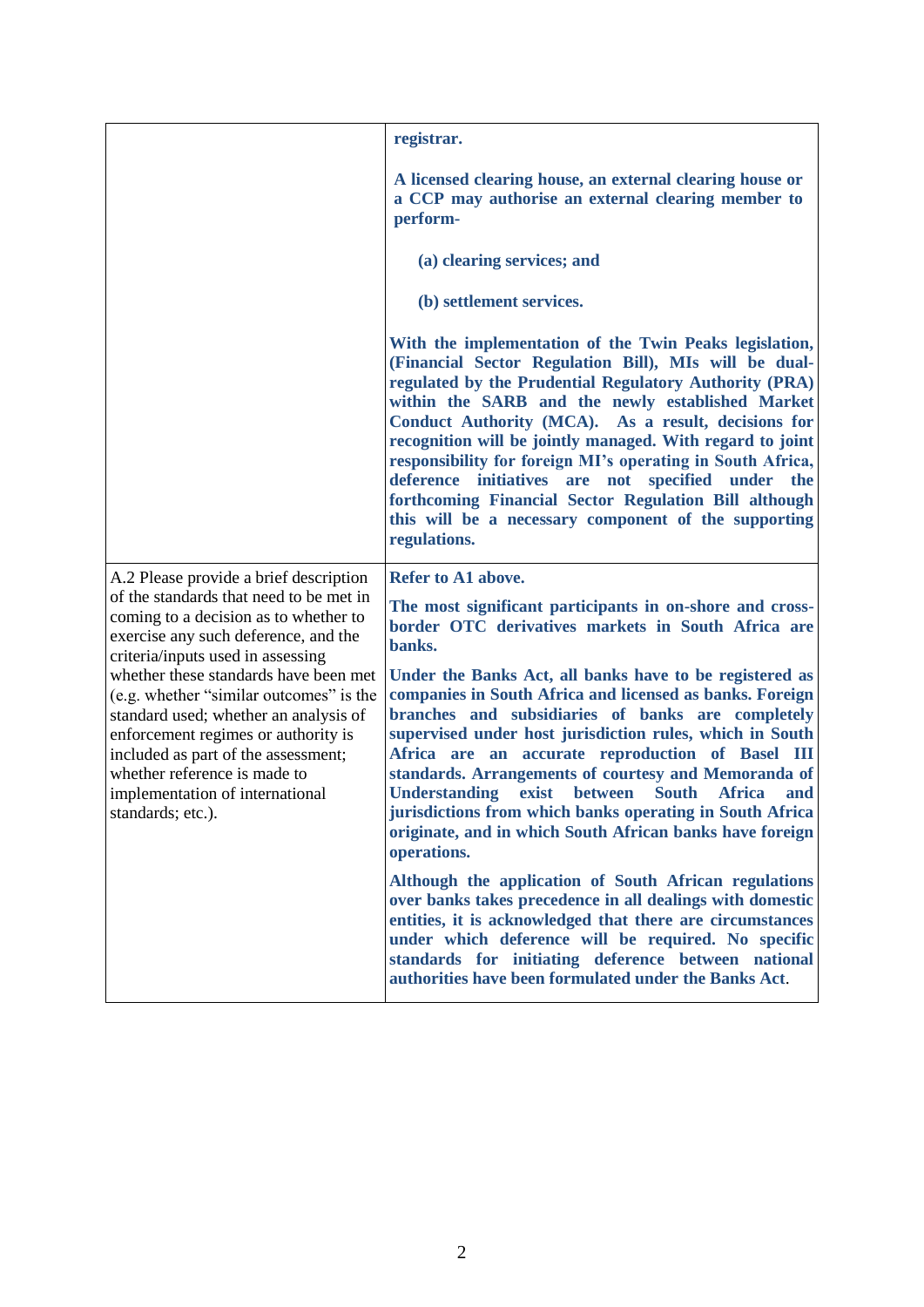| A.3 Please provide a brief description<br>of the process by which a decision to<br>defer to another jurisdiction is taken,<br>including any action that needs to be<br>initiated to begin the process (e.g. an<br>application from a jurisdiction or an<br>entity), the general time frame for<br>coming to a decision, any processes in<br>place for reviewing a decision, and<br>whether any other agreements or<br>conditions need to be met in order for<br>an affirmative decision to be taken<br>(e.g. confidentiality agreements,<br>supervisory cooperation, or reciprocal<br>arrangements). | In order for foreign MI's to be classified as qualifying an<br>assessment of the compliance by their home regulator<br>with the Principles for Financial Markets Infrastructures<br>will be required, to establish equivalence between the<br>South African and the home authority.<br>No specific provisions in the law provide for specific acts<br>of deference following registration of a new licensee,<br>between South African and home jurisdiction authorities.<br>No processes are in place either. Currently joint actions<br>are addressed by means of bilateral Memoranda of<br>Understanding between South Africa and the relevant<br>home authorities. |
|------------------------------------------------------------------------------------------------------------------------------------------------------------------------------------------------------------------------------------------------------------------------------------------------------------------------------------------------------------------------------------------------------------------------------------------------------------------------------------------------------------------------------------------------------------------------------------------------------|-----------------------------------------------------------------------------------------------------------------------------------------------------------------------------------------------------------------------------------------------------------------------------------------------------------------------------------------------------------------------------------------------------------------------------------------------------------------------------------------------------------------------------------------------------------------------------------------------------------------------------------------------------------------------|
| A.4 Please provide copies of, or<br>weblinks to, any documentation or<br>forms that have been developed for<br>sharing with jurisdictions or entities as<br>part of the comparability or<br>equivalence assessment.                                                                                                                                                                                                                                                                                                                                                                                  | http://www.treasury.gov.za/legislation/bills/2012/FMB/Fin<br>ancial%20Markets%20Bill.pdf<br>The Ministerial regulations supporting the forthcoming<br>Financial Sector Regulation Bill, once finalised will be<br>published on the National Treasury website. Relevant<br>FSB (SA) notices, once finalised, will be published on the<br>FSB (SA) websites.                                                                                                                                                                                                                                                                                                            |
| A.5 Please provide a list of<br>jurisdictions that you have already<br>determined to be comparable or<br>equivalent, if any (and for what<br>regulatory purposes), and please note<br>any jurisdictions for which a<br>determination is pending.                                                                                                                                                                                                                                                                                                                                                     | No jurisdictions have been assessed yet or determined to<br>equivalent or comparable. Commencement<br>be<br>of<br>assessments is dependent on the finalisation of the<br><b>Ministerial regulations.</b>                                                                                                                                                                                                                                                                                                                                                                                                                                                              |

**Part B:** With respect to **requirements on market participants** related to: reporting to TRs; clearing transactions through CCPs; capital, margin and/or other risk mitigation requirements; and executing transactions on exchanges or electronic platforms:

| B.1 What legal capacity, if any, do<br>authorities in your jurisdiction have to<br>defer to another jurisdiction's<br>regulatory framework and/or<br>authorities? Which authorities can<br>exercise this capacity? Please also<br>indicate if/when 'partial' or<br>'conditional' deference decisions can<br>the made. | The draft Ministerial regulations under the FMA<br>prescribe a category of regulated person, OTC derivatives<br>providers (ODPs). ODPs must be authorised by the<br>registrar and will be subject to prudential requirements, a<br>code of conduct and reporting and clearing requirements<br>(still to be finalised).<br>Authorisation and the subsequent requirements will<br>apply to: |
|-----------------------------------------------------------------------------------------------------------------------------------------------------------------------------------------------------------------------------------------------------------------------------------------------------------------------|-------------------------------------------------------------------------------------------------------------------------------------------------------------------------------------------------------------------------------------------------------------------------------------------------------------------------------------------------------------------------------------------|
|                                                                                                                                                                                                                                                                                                                       | any two ODPs that are located in the Republic,<br>$\circ$<br>whether those ODPs are locally incorporated or<br>are a branch or subsidiary of a parent undertaking<br>in a foreign jurisdiction.<br>an ODP and a counterparty/client, whether that<br>$\circ$<br>counterparty/client is locally incorporated, a                                                                            |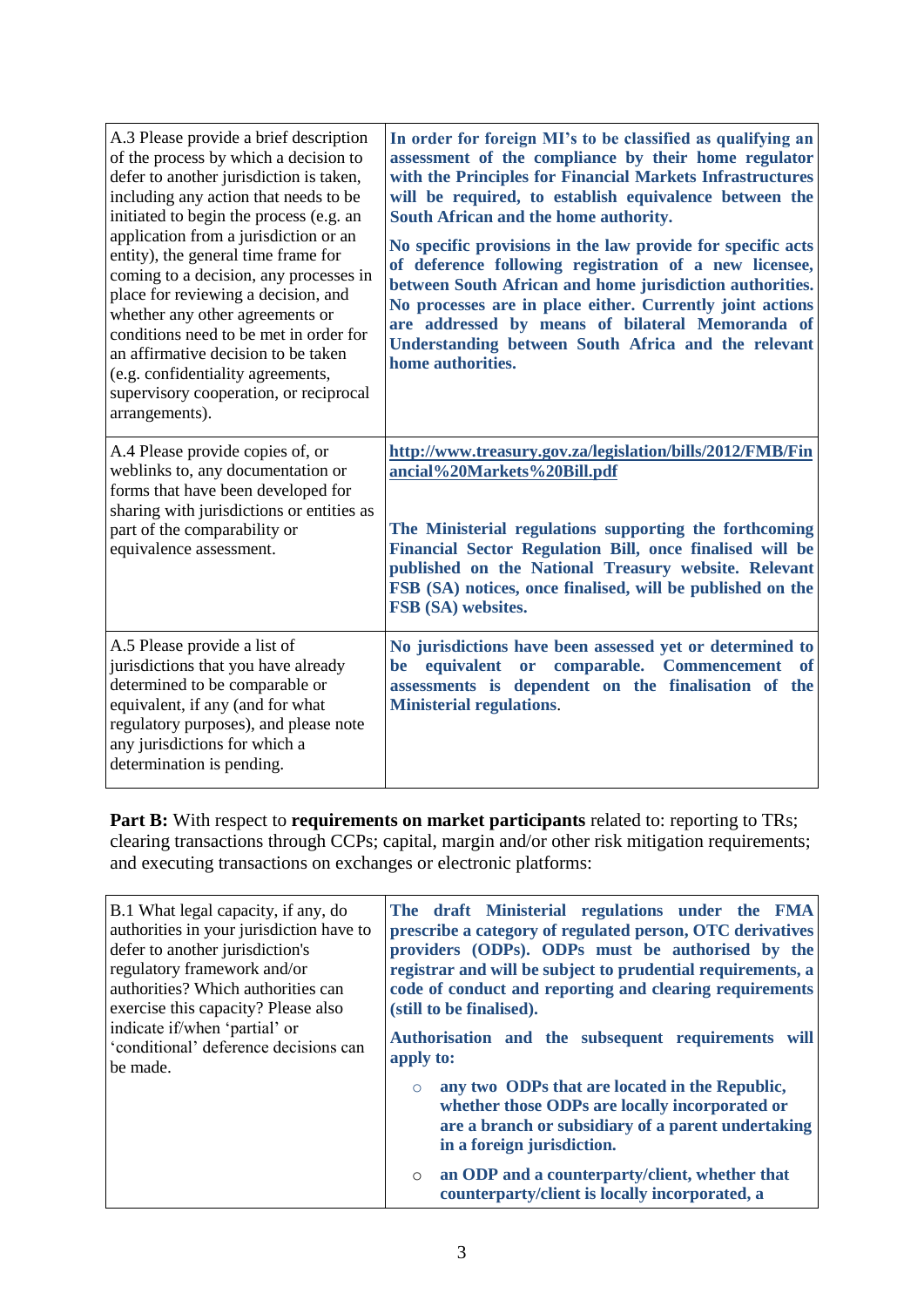|                                                                                                                                                                                                                                                                                                                                                                                                                                                                                                                                                                                                      | branch or a subsidiary of a parent undertaking in<br>a foreign jurisdiction or located in a foreign<br>jurisdiction (cross-border trade). |
|------------------------------------------------------------------------------------------------------------------------------------------------------------------------------------------------------------------------------------------------------------------------------------------------------------------------------------------------------------------------------------------------------------------------------------------------------------------------------------------------------------------------------------------------------------------------------------------------------|-------------------------------------------------------------------------------------------------------------------------------------------|
| B.2 Please provide a brief description<br>of the standards that need to be met in<br>coming to a decision as to whether to<br>exercise any such deference, and the<br>criteria/inputs used in assessing<br>whether these standards have been met<br>(e.g. whether "similar outcomes" is the<br>standard used; whether an analysis of<br>enforcement regimes or authority is<br>included as part of the assessment;<br>whether reference is made to<br>implementation of international<br>standards; etc.).                                                                                           | n/a                                                                                                                                       |
| B.3 Please provide a brief description<br>of the process by which a decision to<br>defer to another jurisdiction is taken,<br>including any action that needs to be<br>initiated to begin the process (e.g. an<br>application from a jurisdiction or an<br>entity), the general time frame for<br>coming to a decision, any processes in<br>place for reviewing a decision, and<br>whether any other agreements or<br>conditions need to be met in order for<br>an affirmative decision to be taken<br>(e.g. confidentiality agreements,<br>supervisory cooperation, or reciprocal<br>arrangements). | n/a                                                                                                                                       |
| B.4 Please provide copies of, or<br>weblinks to, any documentation or<br>forms that have been developed for<br>sharing with jurisdictions or entities as<br>part of the comparability or<br>equivalence assessment.                                                                                                                                                                                                                                                                                                                                                                                  | http://www.treasury.gov.za/legislation/bills/2012/FMB/Fi<br>nancial%20Markets%20Bill.pdf                                                  |
| B.5 Please provide a list of<br>jurisdictions that you have already<br>determined to be comparable or<br>equivalent, if any (and for what<br>regulatory purposes), and please note                                                                                                                                                                                                                                                                                                                                                                                                                   | n/a                                                                                                                                       |